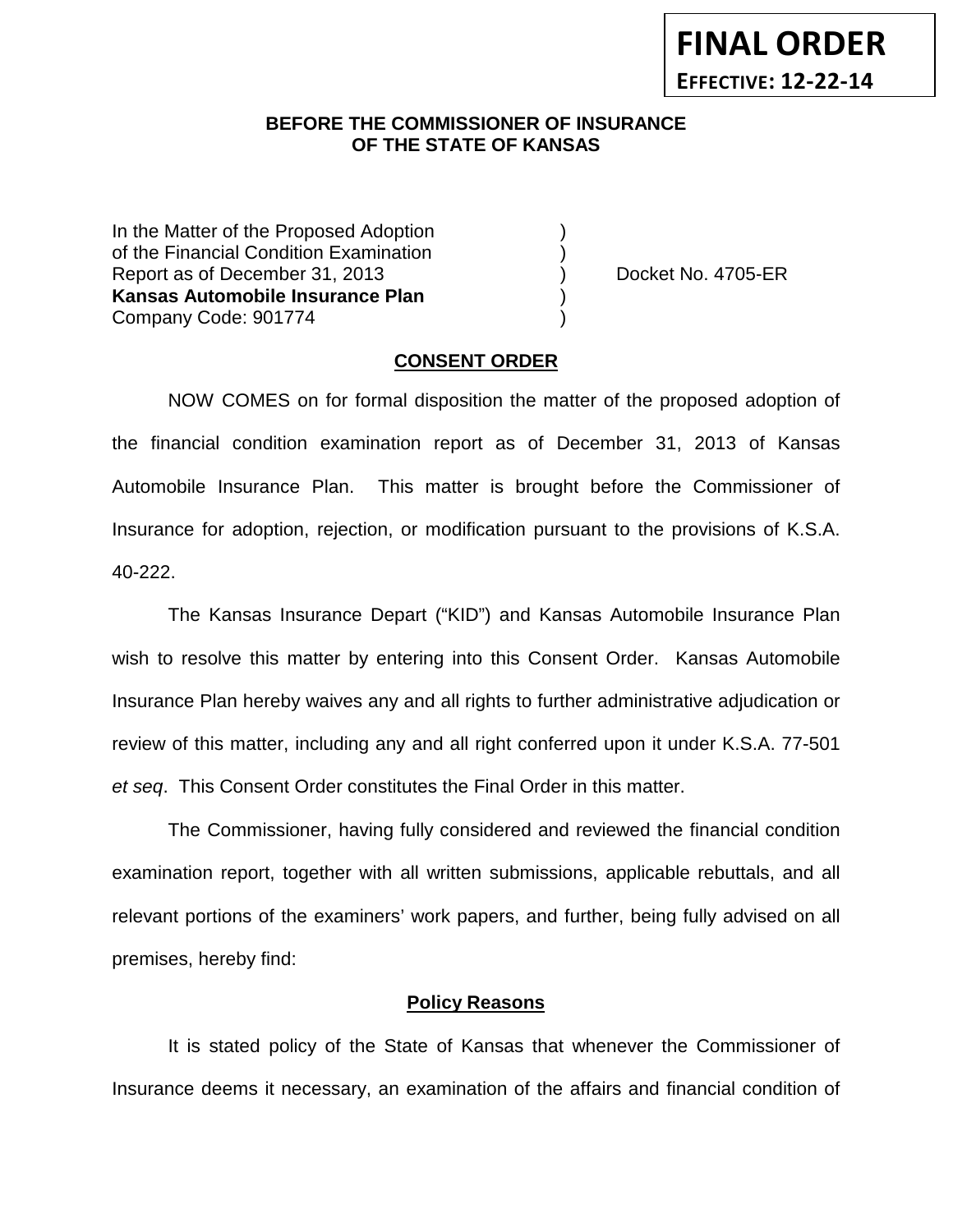any insurance company in the process of organization, applying for admission, or doing business in this State can be undertaken. In all cases, such an examination must occur once every five (5) years. Through the examination process, the insurance consuming public will be well served and protected.

#### **Findings of Fact**

1. The Commissioner of Insurance has jurisdiction over this matter pursuant to K.S.A. 40-222.

2. An examination of Kansas Automobile Insurance Plan was undertaken by the Kansas Insurance Department and was completed on August 27 2014.

3. The examiner-in-charge tendered and filed with the Kansas Insurance Department a verified written report of the examination within thirty (30) days following completion of the examination, to wit; August 27, 2014.

4. Following receipt of the verified report, the Kansas Insurance Department transmitted the report to Kansas Automobile Insurance Plan on September 9, 2014, with a duly executed notice advising the company of its opportunity to prepare and submit to the Kansas Insurance Department a written submission or rebuttal with respect to any and all matters contained in the report. Kansas Automobile Insurance Plan was further advised that any written submission or rebuttal needed to be filed with the Kansas Insurance Department no later than thirty (30) days after receipt of the verified report.

5. Kansas Automobile Insurance Plan filed a written acceptance of the verified report on October 13, 2014.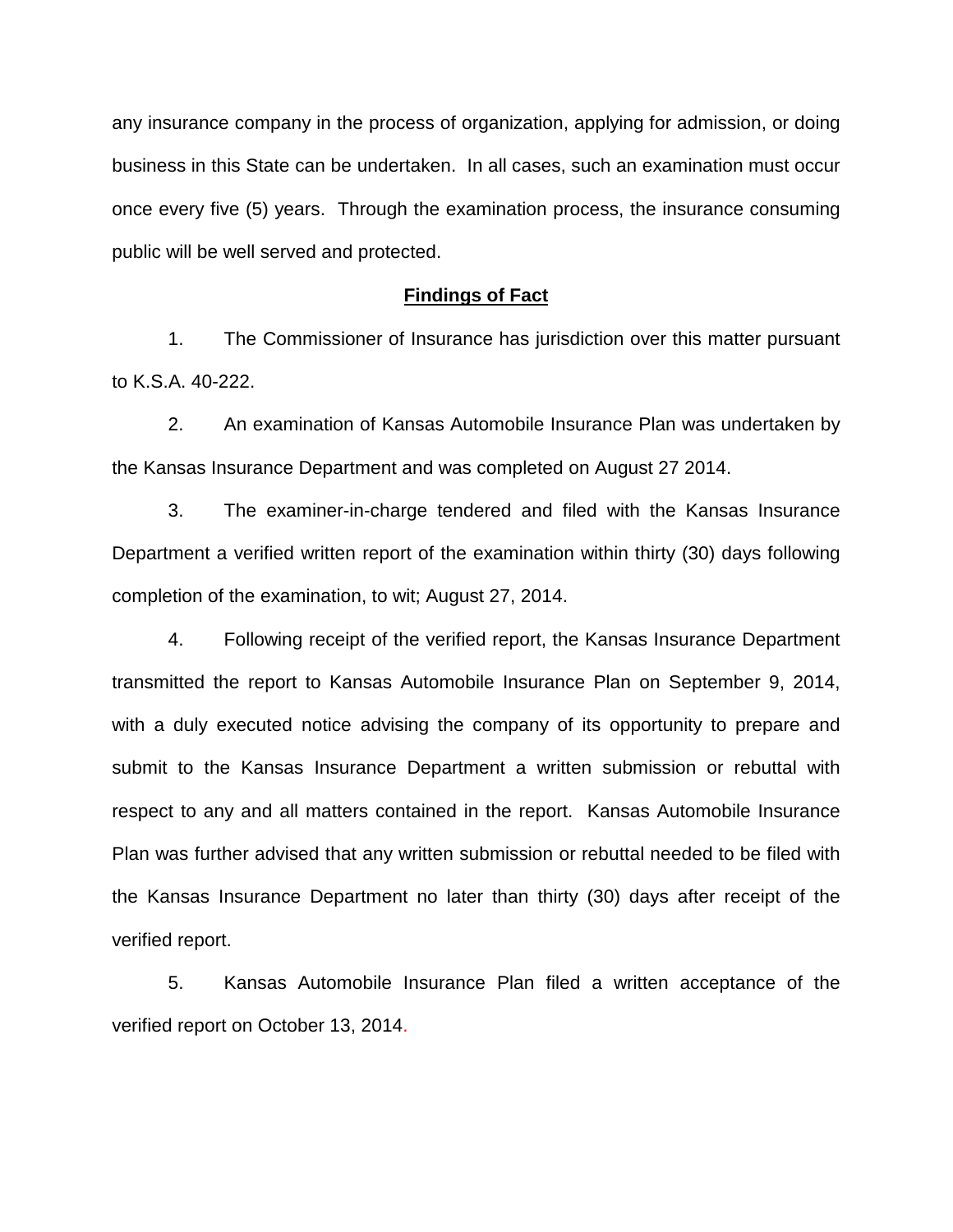6. Based upon the written submission tendered by Kansas Automobile Insurance Plan, the company took no exceptions to matters contained in the verified report.

7. Within thirty (30) days of the end of the time period allowed for written submission or rebuttal, the Commissioner of Insurance fully reviewed the report, together with all written submissions and rebuttals provided by Kansas Automobile Insurance Plan. The Commissioner of Insurance further reviewed all relevant workpapers.

8. No other written submissions or rebuttals were submitted by Kansas Automobile Insurance Plan.

## **Conclusion of Law**

9. K.S.A. 40-222(k)(2) provides:

"Within 30 days of the end of the period allowed for the receipt of written submissions or rebuttals, the commissioner shall fully consider and review the report, together with any written submissions or rebuttals and any relevant portions of the examiners workpapers and enter an order:

- (A) Adopting the examination report as filed or with modification or corrections. If the examination report reveals that the company is operating in violation of any law, regulation or prior order of the commissioner, the commissioner may order the company to take any action the commissioner considers necessary and appropriate to cure such violations; or
- (B) rejecting the examination report with directions to the examiners to reopen the examination for purposes of obtaining additional data, documentation or information, and refiling pursuant to subsection (k); or
- (C)call and conduct a fact-finding hearing in accordance with K.S.A. 40- 281 and amendments thereto for purposes of obtaining additional documentation, data, information and testimony."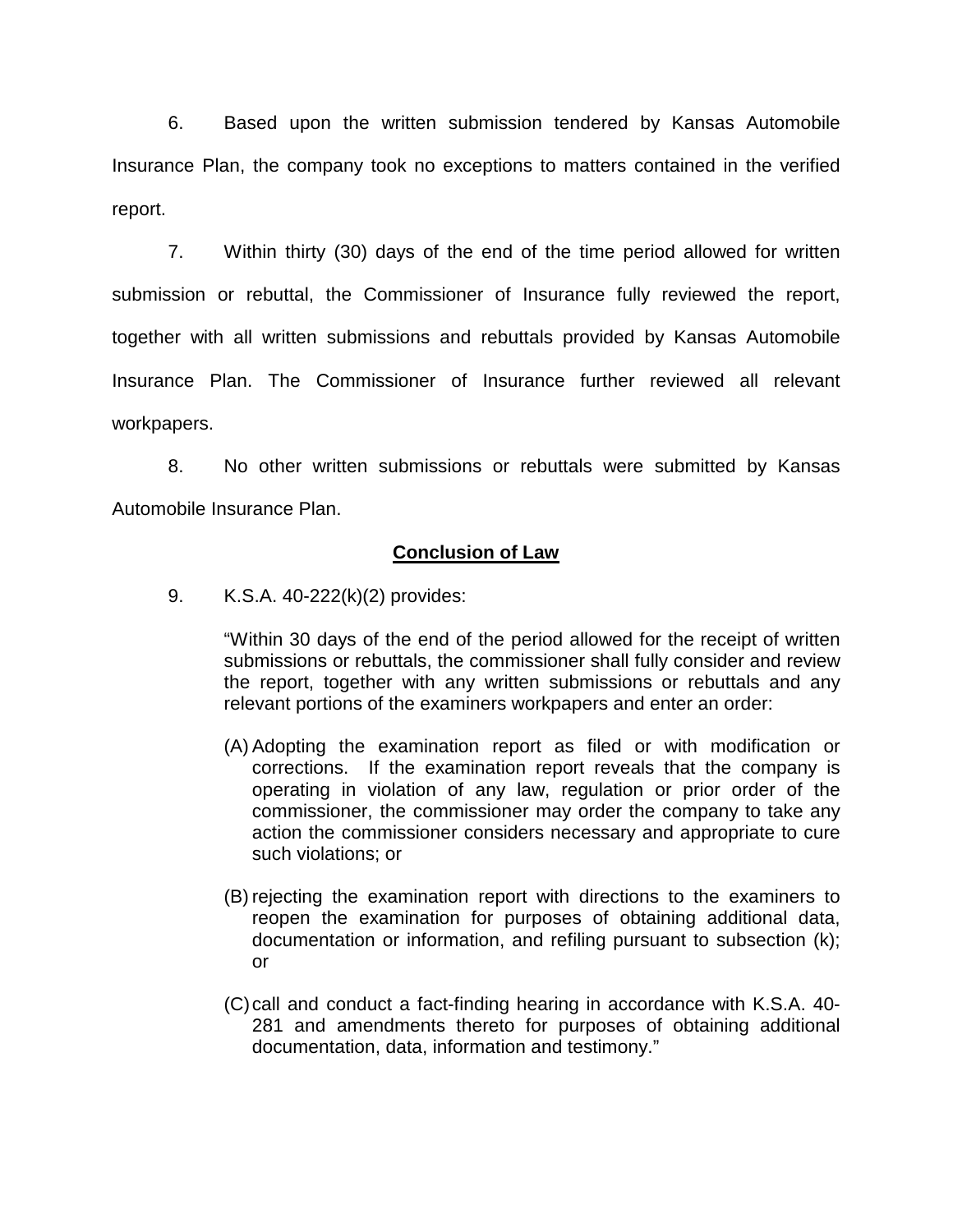10. Based upon the Findings of Fact enumerated in paragraphs #1 through #8 above, the financial condition examination report as of December 31, 2013 of Kansas Automobile Insurance Plan should be adopted.

# **IT IS THEREFORE, BY THE COMMISSIONER OF INSURANCE, ORDERED THAT:**

1. The financial condition examination report as of December 31, 2013 of Kansas Automobile Insurance Plan hereby is adopted.

2. The Commissioner of Insurance retains jurisdiction over this matter to issue any and all further Orders deemed appropriate or to take such further action necessary to dispose of this matter.

**IT IS SO ORDERED THIS \_\_22nd\_\_ DAY OF\_\_December\_\_, 2014 IN THE CITY OF TOPEKA, COUNTY OF SHAWNEE, STATE OF KANSAS.**



\_/s/ Sandy Praeger\_\_\_\_\_\_\_\_\_\_\_\_\_\_\_\_

Sandy Praeger

Commissioner of Insurance

By:

/s/ John Wine

John Wine

General Counsel